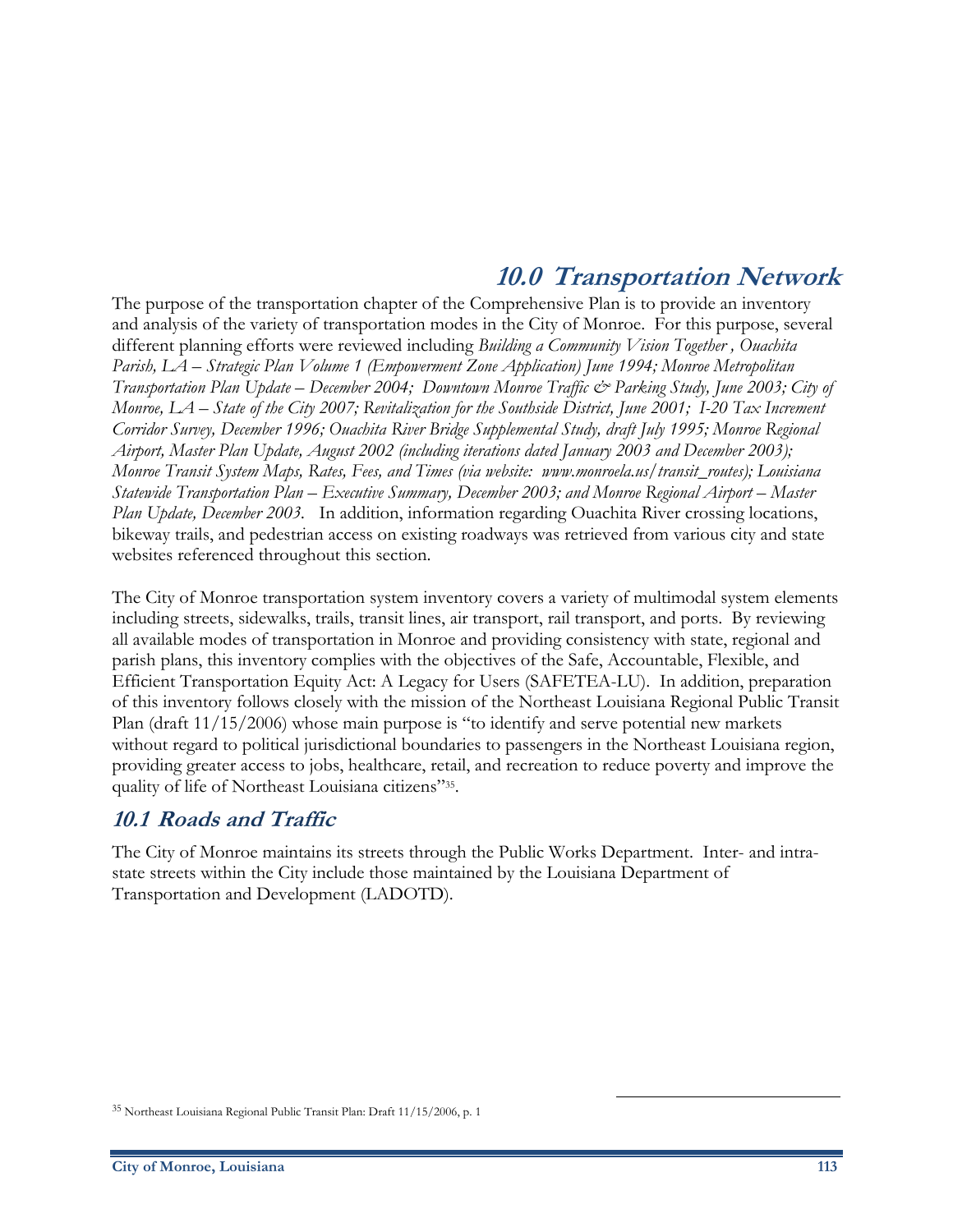

Three highways within Monroe are designated as part of the National Highway System. They include: Interstate 20 (I-20), part of the Eisenhower Interstate System, which facilitates east-west traffic to and from Monroe; US Highway 165 (Sterlington Road and Martin Luther King Jr. Drive) which facilitates north- and southbound traffic around the City; and US 80 (Louisville Avenue and DeSiard Street) which facilitates traffic east- and westbound in and out of the City. These routes further provide ingress and egress from cities within Louisiana to Monroe. For instance, I-20 provides access to Atlanta, Georgia, Birmingham, Alabama, and onto Dallas, TX and other cities beyond. US -165 provides connection south to Alexandria, Louisiana.

State roadways include the following: LA 139; LA 15 (South 2nd Street and Winnsboro Road); US Highway 165; LA594 (Millhaven Road) and LA840-6 (North 18<sup>th</sup> Street, Forsythe Avenue and Forsythe Bypass).

In the downtown section of Monroe the streets are established as a grid system with Interstate 20 and the Ouachita River as guiding borders. High capacity movement is provided by the Lea Joyner Memorial Expressway from I-20 into and out of the downtown area via  $5<sup>th</sup>$  and  $6<sup>th</sup>$  Streets, respectively. Other heavily traveled roadways within downtown include South Grand Street, Walnut Street, and Washington Street.<sup>36</sup> Throughout 2006, 95% of the asphalt-covered city streets were rebuilt or resurfaced. US 165B (Business) facilitates traffic north and south through the center of downtown. The majority of streets north of DeSiard Street are two-lane roadways (except 5<sup>th</sup> and  $6<sup>th</sup>$ ) while many of the roads situated south of DeSiard are one-way primarily designed to facilitate traffic onto I-20.

Traffic signal timings aid in the flow of traffic within the downtown area, however the majority operate only as pre-timed signals versus having signalization coordination. An exception to this is the signalization along the Louisville Avenue (US 80) corridor. This corridor was upgraded by LADODT in spring 2002, which improved signal timings and progression of traffic during peak hours. In addition, Highway 165 has some portions that are signalized. Further, restricted and/or prohibited left-turns were implemented at several cross streets along this corridor during peak hours.

Upcoming or Ongoing Highway Improvement Projects

Completed transportation improvement projects include: Stage Zero study of the Kansas/Garrett Connector overpass, which will ultimately provide access over the Kansas City Southern rail line. Stage Zero looks at the feasibility of a project.

The purpose of the Kansas Lane Project is to upgrade and widen Interstate 20 interchange to align with Kansas Lane and so provide access from outlying rural areas into the regional retail center. As recently as September 2007, the State Bond Commission approved \$2 million in funding for the Kansas-Garrett Interchange project.

<sup>36</sup> Downtown Monroe Traffic & Parking Study, Wilbur Smith Associates, June 2003 Update, p.5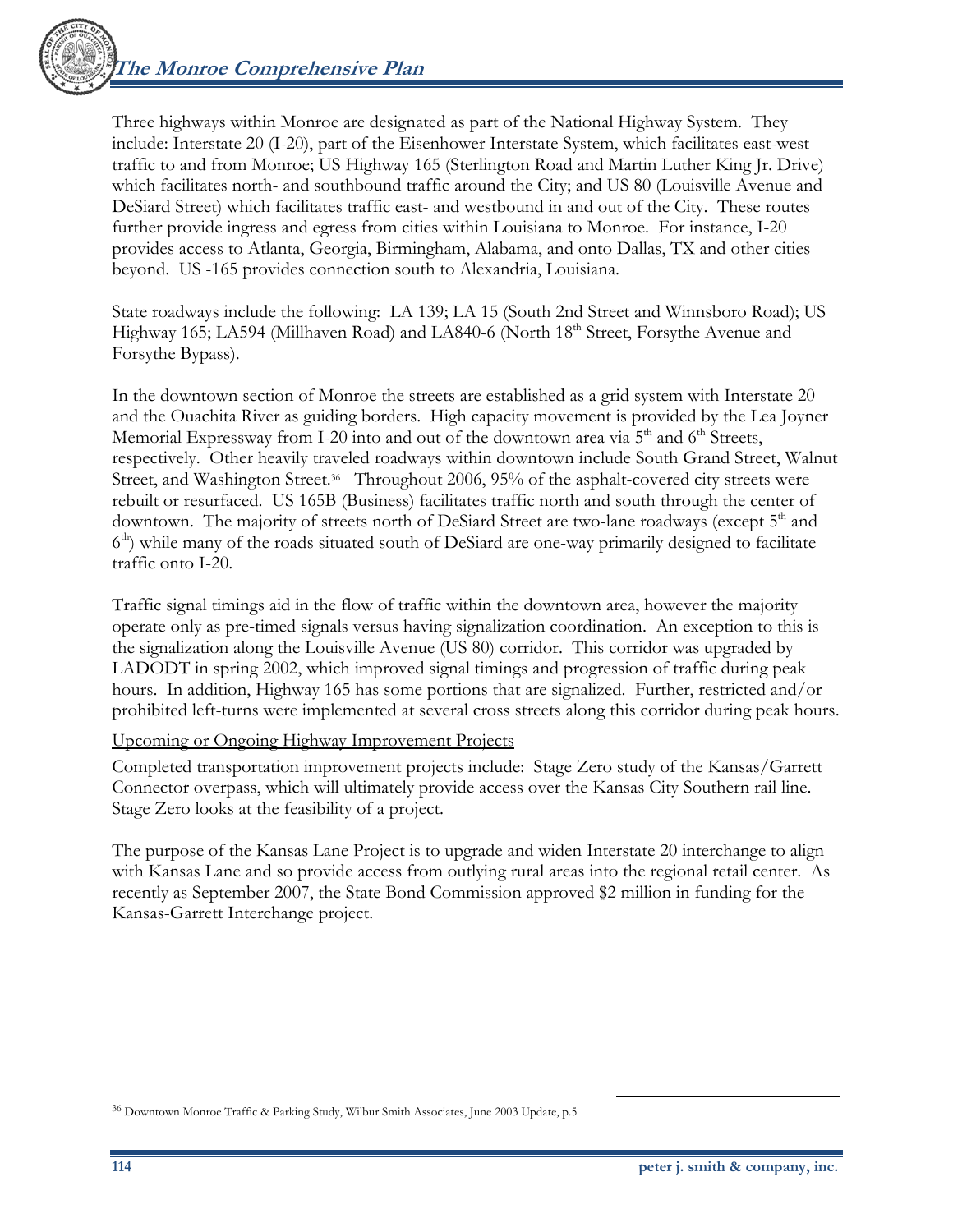In December 1996 a study of the I-20 tax increment corridor was conducted. The purpose for the I-20 study was to research ways to fund infrastructure improvements in the District. The corridor that was studied included approximately 15 miles of state/federal maintained roads, approximately 1.5 miles of Parish maintained streets, 6 miles of city maintained streets and just under ½ mile of private drives. The study was conducted to determine what additional costs would be incurred by the City if all of the study area were annexed in to the City and conversely, the anticipated revenue to be gained from property taxes. For purposes of this subsection of the Comprehensive Plan, a summary of the transportation impacts anticipated from annexation of the adjoining roadways is presented as follows:

Nutland Road and Millhaven Road Site - It was determined that if commercial development occurred at this location, a traffic signal would be warranted at this intersection. Other possible improvements would include widening of Nutland Road; realignment and widening of US Highway 165 Service Road at Millhaven Road and realigning Booth Street to connect to US Highway 165 Service Road.

Infrastructure improvements identified as tools to encourage annexation included:

- Easy on-off service roads
- Additional exit ramp
- Landscaping and visual enhancements
- Lighting for both safety and aesthetic appeal
- The restrictive off-premises sign ordinance
- Tourism information center at proposed Chennault exit
- Outside public art projects such as a "Welcome to Monroe" symbol

A Transportation Infrastructure Model for Economic Development (TIMED) program is part of an economic development incentive for the State of Louisiana. This \$4.7 billion improvement program includes the widening of 536 miles of state highways to four lanes on 11 project corridors, widening and/or new construction on three major bridges and improvements to ports and airports. It is the single largest transportation program in Louisiana State history.

Specific to the City of Monroe, US 165, as part of the TIMED program, is undergoing widening to a four lane highway. The project covers the entire 173 miles of highway with its inception at I-10 east of Lake Charles, continuing north through Monroe, onward to Bastrop where the highway becomes US 425, and ending at the Arkansas state line. To date 12 segments are complete, representing 51% overall project completion, and 13 segments are under construction. Voted for by the people of Louisiana, TIMED was created by Act 16 of the 1989 Louisiana Legislature. It is funded by a fourcent gas tax that was established in 1989 and will remain in effect until all projects are complete. A series of bond sales have aided funding and accelerated construction. The US 165 project is slated for completion in 2010.

Forecasts for economic support from the TIMED project indicates that for each dollar invested in transportation improvements, the state of Louisiana gains \$2.60 in added benefits, and for every \$1 billion spent, more than 42,000 jobs.<sup>37</sup>

 $\overline{a}$ 37 US 165 TIMED Fact Sheet, http://www.timedla.com/upload/files/news/US%20165\_Fact%20sheet.pdf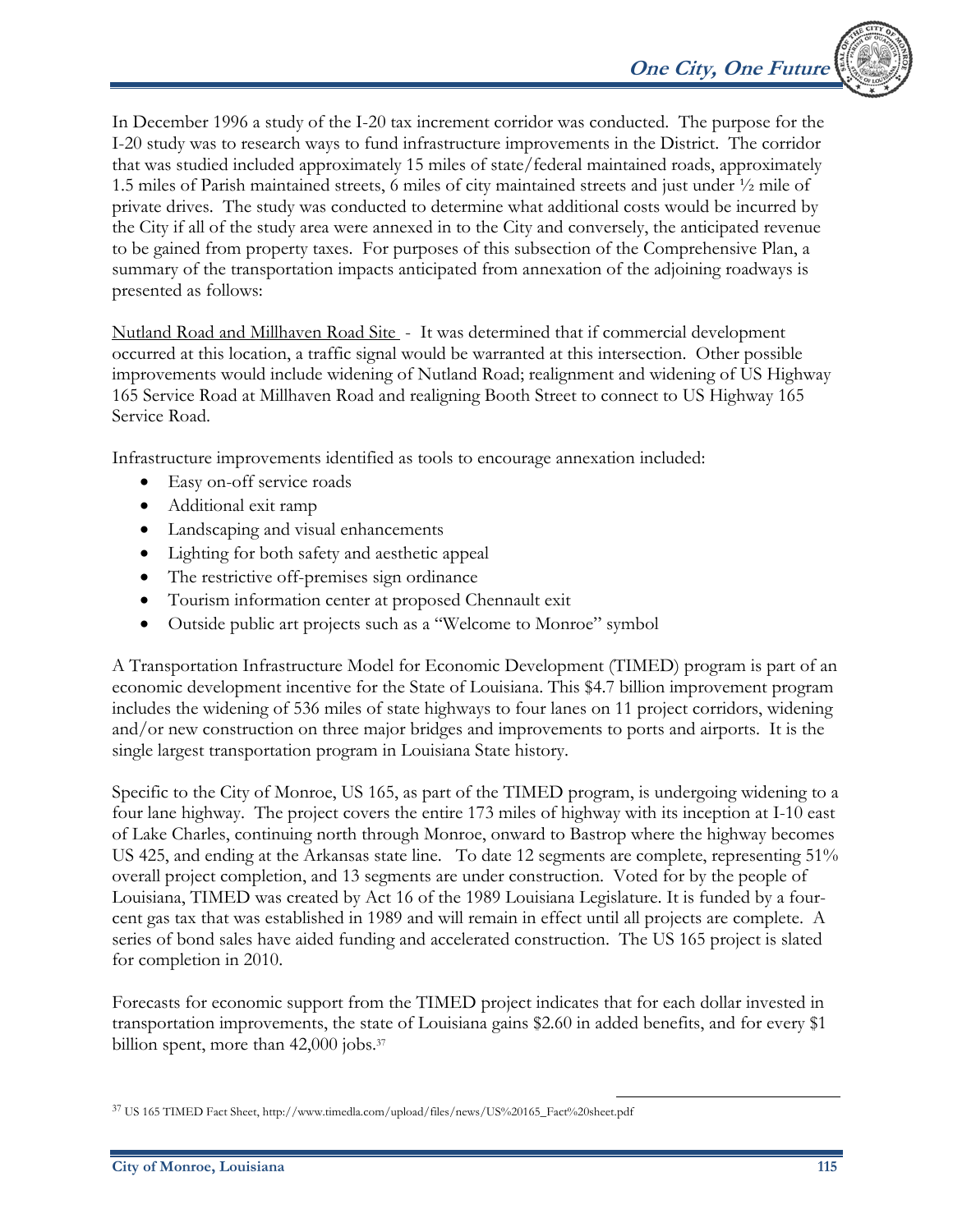

In December 2004, the Louisiana Department of Transportation and Development implemented a study of travel forecasts and highway capacity deficiencies of roadways within the Monroe area. The "Monroe Metropolitan Transportation Plan Update" identified existing and projected transportation problems within the Monroe metropolitan transportation system as a first step in developing a transportation plan for the City. Several studies were reviewed in concert with the analysis, including: *1996 Long-Range Transportation Plan*, *Ouachita Loop Major Investment Study, Kansas Lane Connector Feasibility Study*, *2003 Louisiana Statewide Transportation Plan* , and the State Transportation Improvement Plan (TIP) and associated project letting schedule.

The aforementioned studies identified roadways that were presently and forecasted to be deficient, as defined by the volume/capacity ratio. Volume/capacity ratios are used as indicators of areas that require necessary capacity improvements for future year planning. For determining deficiencies within the areas roadways, the year 2000 volume/capacity ratios were used. Segments of roadways within Monroe that were identified as severely deficient from a capacity standpoint in the year 2000 model include:

- Ramp to/from west on US 165 to I-20
- DeSiard Street between Kansas Lane and Airport Avenue
- Northeast Drive between Bon Aire Drive and leading to US 165

For 2010 deficiencies, imbalances between future traffic and the future committed transportation network were measured. For traffic forecasts thereafter, i.e. 2030, future forecasts were measured by the socioeconomic data for each area to determine estimated future internal trips. Table 3-1 lists the seven committed projects in Monroe through 2010. Of these, three are either ongoing, being funded through the State Transportation Improvement Program (TIP), or were included in a construction bidding process in 2003-2004. Four projects were scheduled for bidding in 2007 and 2008.

| Project                | Location                    | Improvements            | Status             |
|------------------------|-----------------------------|-------------------------|--------------------|
| Thomas Road            | I-20 to Cypress Street      | Widen to 5-lanes        | Under construction |
| Old Sterlington Road   | US 165 to Finks<br>Hideaway | Widen to 4-lanes        | Let $07$           |
| DeSiard Street (US 80) | US 165 to Gilbert           | Widen to 5 lanes        | Let $04$           |
| Finks Hideaway Phase I | US 165 to Holland           | Widen to 5 lanes        | Let $06$           |
| <b>US 80</b>           | US 80 at Kansas Lane        | EB & WB Left turn lanes | <b>TIP</b>         |
| Kansas Lane Connector  | US 80 to US 165             | New 4 lane road         | <b>TIP</b>         |
| $I-20$                 | Quachita River-Garrett      | Payement reconstruction | <b>TIP</b>         |

#### **Table 10-1 Deficiency Identification for Year 2010 and Committed Projects**

Source: Monroe Metropolitan Transportation Plan Update, Travel Forecasts and Deficiency Identification, Technical Memorandum No. 2, December 2004

Of the projects listed in Table 10-1, the following highway segments were identified as possibly having less traffic congestion as a result of committed projects and associated capacity improvements identified above:

- US 80 Cypress Street between Avant Road and Wallace Dean Road
- Well Road between Cypress Street and I-20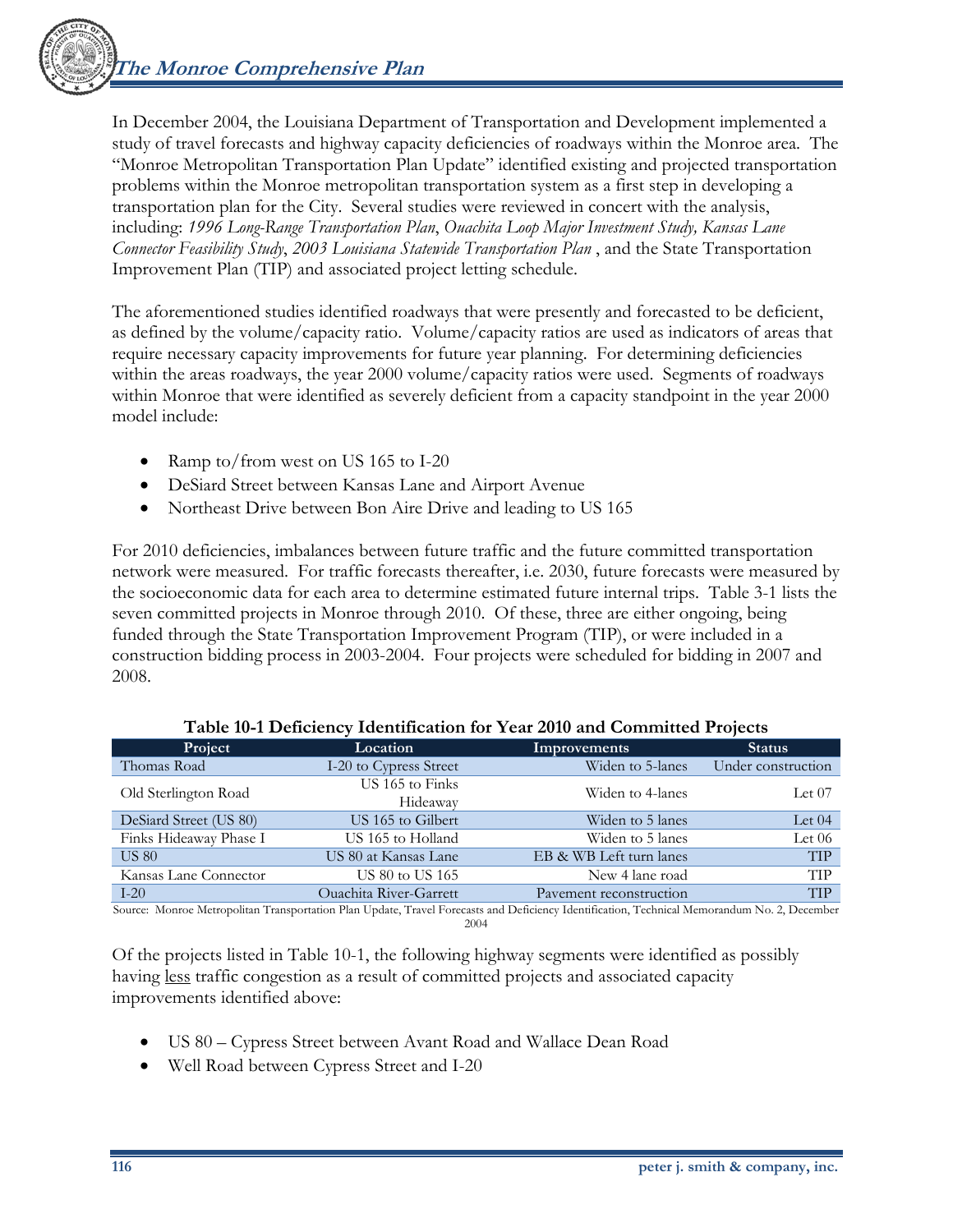- Arkansas Road between Forty Oaks Palm Road and Wallace Road and between Good Hope Road and Warren Drive
- Northeast Drive between Bon Aire Drive leading to US 165
- Fink's Hideaway Road, western-most section

The remaining highway sections in the table were forecasted to remain or are projected to become severely deficient.

Forecasts for year 2030 indicated that the following segments of roadway will reach severely deficient status over and above that identified for year 2010:

- Riverside Drive between Forsythe Avenue and Louisville Avenue
- Garrett Road north and south of I-20

A strategic plan for revitalization of the area situated south of Interstate 20 was prepared in 2003. The plan, titled "Revitalization for the Southside District" identified six goals for transforming the area. Of these goals, two pertained to transportation. Goal 2 identified the US 165 corridor as an impetus for economic development due to its proximity to the Southside area. The report recommended improvements to the thoroughfare along with providing better access to the Louisiana Purchase Gardens and Zoo from I-65. The second goal addressed a need to study the reasons why business does not locate along the highway.

### Intermodal Deficiencies

While highway capacity deficiencies are of utmost concern and usually experienced by most citizens of a community, the ability for efficient movement of people from one mode of transportation to another can also become hindered and consequently inefficient. The transportation plan update indicated that primary intermodal facilities in the Monroe metropolitan region include the Monroe Regional Airport, the Ouachita Parish Port, and the Monroe Transit Bus Terminal. In determining the efficiency of the intermodal system, a review of the Kansas Lane Connector Study was performed. This study indicated that a need exists for improved connectivity and capacity from I-20 northward towards the Monroe Regional Airport. The current access from I-20 via Kansas Lane is inefficient having no direct connection and an at-grade railroad crossing. In 2007-2008, the City Engineering Department was continuing work with the Kansas City Southern (KCS) railroad to devise a plan to close at-grade crossings in the City. Four of these crossing were closed by 2008.

Other areas of deficiency include the existing bus terminal and transit operations center. Both are in need of renovation to facilitate efficient operations. The Ouachita Port was also identified as being in need of improvements; impediments to freight movement and the need to establish a connection with the Ouachita Port and the National Highway System was identified (see subsection 3.4.5). The east-west rail traffic has seen substantial growth which has impacted traffic flow primarily in the downtown Monroe area.

Overall, inefficiencies were noted in connectivity from I-20 to Kansas Lane and the Monroe Regional Airport, including the associated business and industrial park that exists adjacent to the airport.

Additional areas of primary-noted transportation deficiencies that were identified included:

• Projected capacity constraints and congestion on I-20 impacting east-west regional travel and freight movement through the Monroe metro area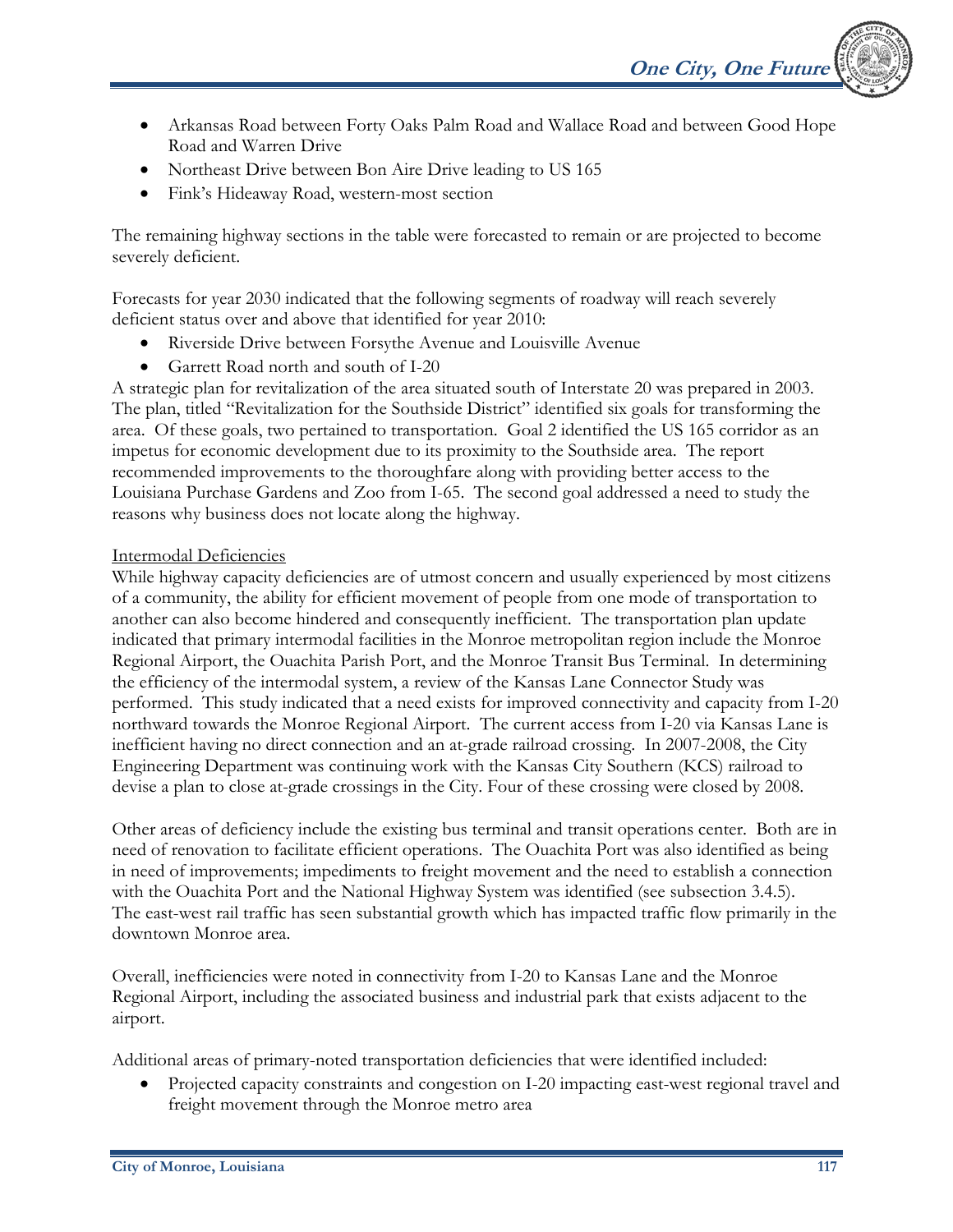

- Capacity deficiencies for projected future travel demand on primary east-west arterials in Monroe, specifically west of Ouachita River on LA 616, US 80/15 and LA 15.
- System efficiency on urban roads could be maximized via signal system connectivity and coordination within the urban routes.
- Need for preservation and rehabilitation improvements to existing transportation system including bridges and highways
- Security enhancements for the metro bus transit system this item was being addressed in 2008
- Renovation of transit maintenance facilities, operations center and bus terminal.

Gateway makeovers have taken place or are scheduled for the following locations: Monroe Regional Airport; the Louisville Corridor; Winnsboro Road; and DeSiard Street.

### Access over the Ouachita River

The Ouachita River meanders throughout the City of Monroe in a north-south direction. Two locations are served by movable bridges maintained by the LADOTD: Louisville Avenue (becomes Bridge Street as it crosses the river and enters West Monroe) and DeSiard Street (becomes Coleman Avenue as it crosses the River and enters West Monroe). The other crossings are I-20 and the railroad bridge.

Deficiencies in the crossings were identified in the December 2004 Monroe Metropolitan Transportation Plan. Specifically, a lack of volume capacity and associated traffic congestion was noted resulting in identification for improved connectivity across the Ouachita River.

A bill was passed in the Louisiana State Senate for the creation of the Ouachita Expressway Authority in 2007. House Bill 626 will allow for the formation of a planning board for a new Ouachita River bridge. The approved route will connect US 165 at Fink's Hideaway Road on Monroe's northern edge with White's Ferry Road near the Tupawek Bayou in West Monroe. The route will be called the 'North Loop Bridge'. This project will be one of LADOTD's mega-projects and would require further federal funding. US Representative Rodney Alexander, D-Quitman, of Louisiana's 5<sup>th</sup> congressional District is working to get some study money to get the project started. Once built, the bridge will provide much needed commerce and access for the north part of Monroe and West Monroe.

### **10.2 Bus Service**

First to use soy-based bio-diesel fuel blended with ultra-low sulfur diesel fuel in all buses, the Monroe Transit System (MTS) offers service to the Northeast Louisiana Region via bus and demand-response ParaTransit. In 2006, the MTS celebrated its 100<sup>th</sup> anniversary as the nation's oldest publicly-owned transit system. Total ridership, in 2007, was more than 1.2 million regionwide. There are 13 routes that provide service in and around the City and to other modes of transportation including Greyhound/Trailways terminal, Monroe Regional Airport, and the main office of the MTS.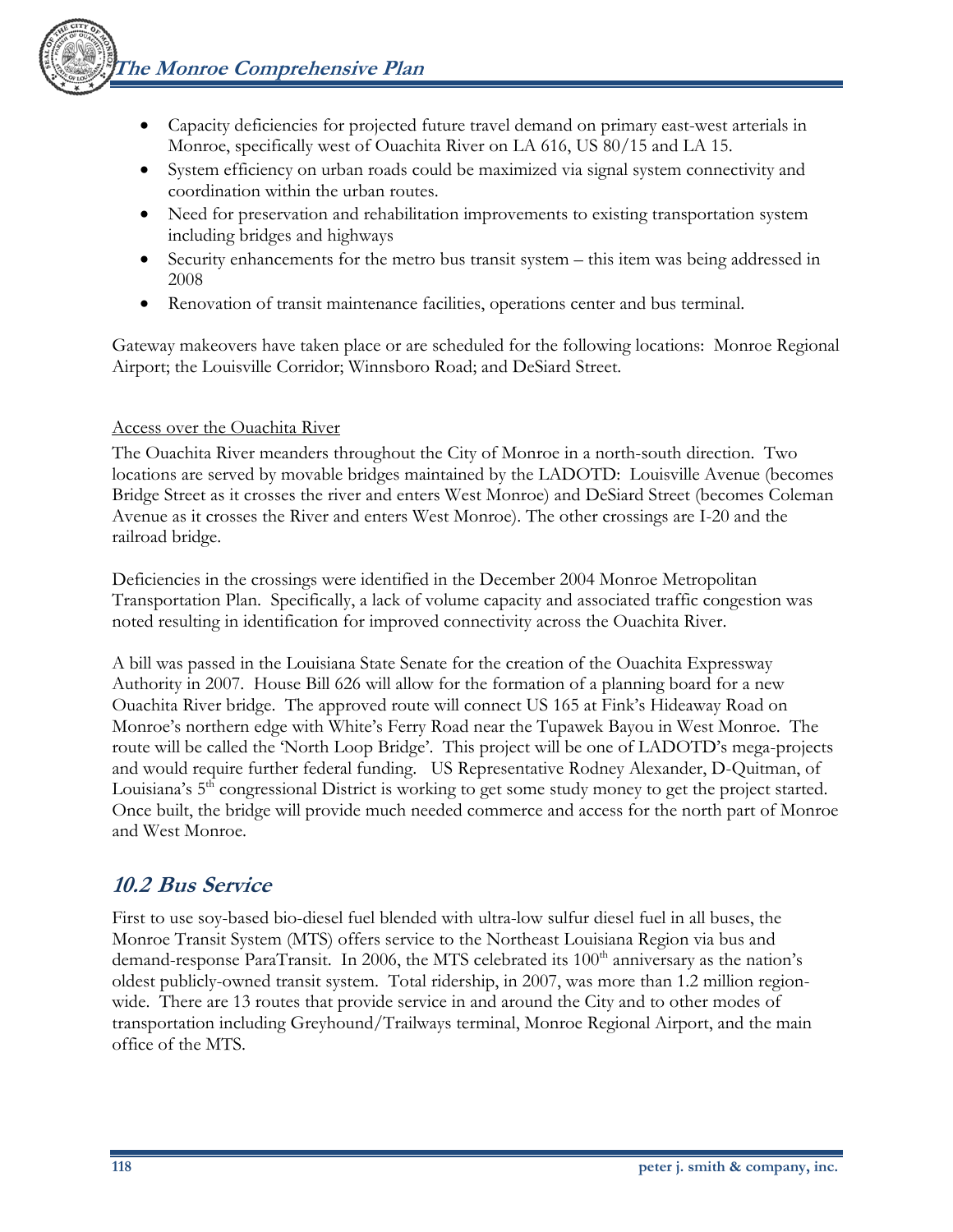Other associations that provide public transportation include the Ouachita Association of Retarded Citizens, ARCO of Community Resources, Ouachita-Monroe Community Action Program (OMCAP), and Ouachita Council on Aging. Each of these associations provides transportation for the specific group of individuals indicated (i.e. people with developmental disabilities, early intervention program candidates for transportation to and from ARCO facilities, and senior citizens).

MTS service is provided every 45 minutes, Monday through Saturday, on most routes. Some routes also provide extended evening hours. All of the routes meet at the downtown transit terminal located in the block bounded by Catalpa, Grammont, Hall, and Harrison Streets. All transit routes travel along downtown streets as they leave from and return to the main terminal. There are only two downtown roadways that have three or more bus routes: Catalpa Street and Hall Street. DeSiard Street, Harrison Street, and Grammont Street have three or more bus routes traveled, however for only one block.

 City of Monroe employees are able to ride the MTS at no charge via a Transit Pass Program that was implemented in 2006. Standard fares are \$1.00 – Adult; \$0.50 – Elderly/Disabled; \$0.90 – Student; free for children whose height is below the fare box; free for those making transfers; and free for employees of the City of Monroe. Riders can purchase a monthly MTS pass at \$34.00 for adult full fare; \$17.00 for elderly/disabled; and \$28.00 for students. Ten ride packages can also be purchased for \$9.00 – Adult full fare; \$4.50 – Elderly/Disabled; and \$8.00 for students.

The MTS is bicycle-friendly. Each bus is equipped to hold two bikes on the front of the bus. The bike racks are offered on a "first come, first served" basis and do not cost anything additional to the standard fare. ParaTransit vehicles, however, are not equipped for bicycles.

The ParaTransit service offered by MTS is for areas within  $\frac{3}{4}$  mile of all fixed routes. ParaTransit is offered to passengers who are not able to access or use fixed bus routes due to a disability. The ParaTransit is offered at \$2.00 per trip and ParaTransit monthly packages are available for \$20.00. Half fare passes for ParaTransit service are offered for those providing proof of being one of the following: elderly (age 62 years or older); disabled (determined through an MTS application process); and/or a Medicare recipient (person possessing a Medicare Card pursuant to Title II/XVII of the Social Security Act).

According to the Monroe Metropolitan Transportation Plan Update, some of the challenges being experienced by the MTS in 2007-2008 include overloaded buses as a result of increased ridership. As a result of increased ridership, increased litter at bus stops has been noticed. ParaTransit service maintenance has been problematic and fluctuating vehicle costs have made it difficult to establish a set operating budget. Further, anticipated new diesel engine regulations and continued fuel cost fluctuations pose challenges for the MTS bus fleet. Goals for 2007 that were identified in the December 2004 Transportation Plan Update and the status of each includes:

- Purchase of two 40-foot buses and one ParaTransit This was completed with the purchase of three new buses
- Purchase a rubber-tire trolley for downtown circulator the circulator began service in July 2008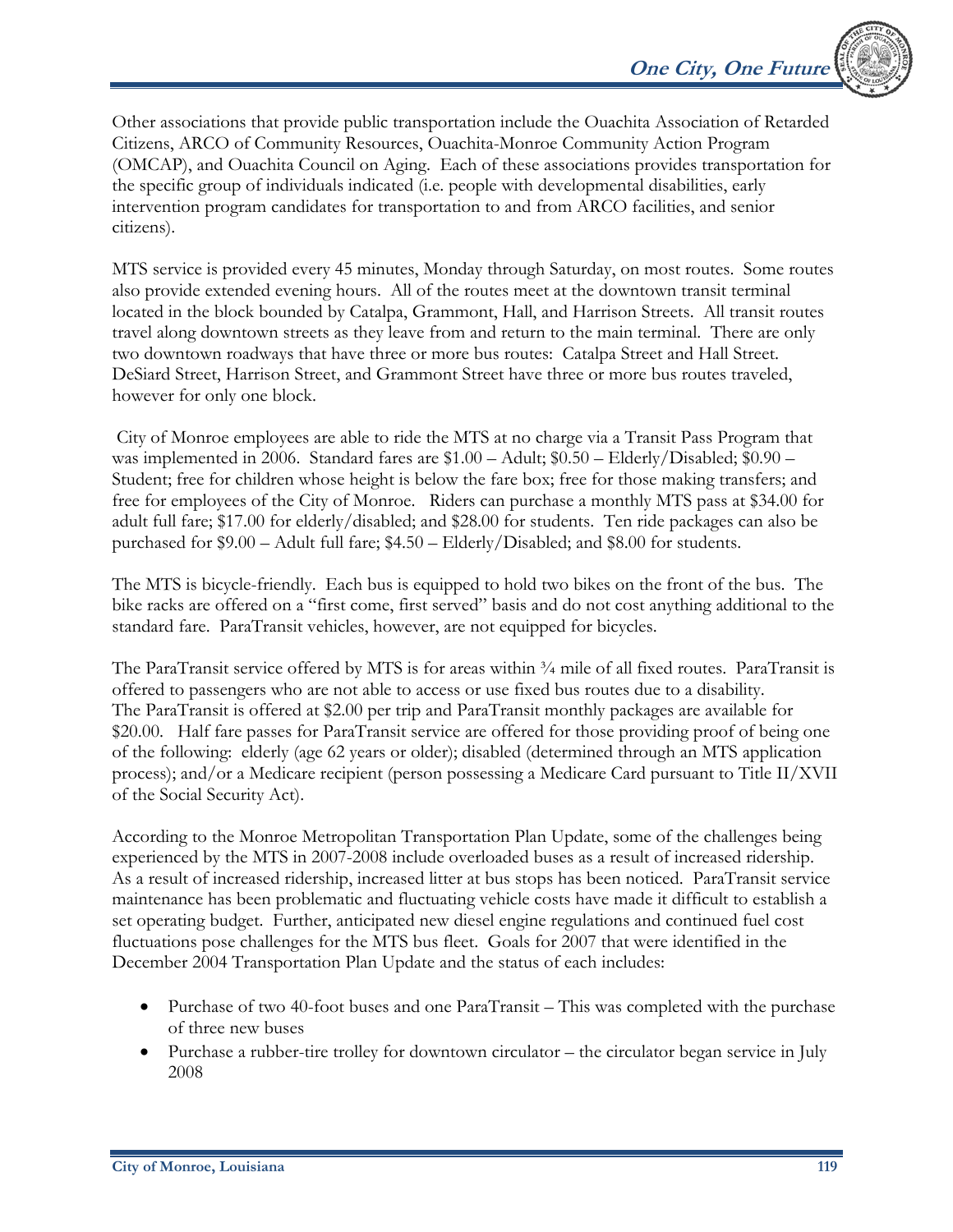

- Install bus stop shelters to improve bus stop appearances Ongoing. Five were installed to September 2008.
- Begin service earlier and extend night service to Saturdays Saturday night service has been initiated; earlier service had not yet started as of September 2008
- Extend bus transit pass program to area employers and schools No progress to 2008
- Continued development of a regional transportation plan Ongoing.

Goals for 2008 include:

- Purchase six new buses to complete fleet replacement, including one hybrid bus
- Begin service to commercial and industrial areas of West Monroe
- Work with employers and other governments to meet growing demand for transit in new areas
- Refurbish 2003 vehicles to improve passenger comfort
- Explore fare box upgrade to enhance revenue collection process and passenger count data

# **10.3 Rail Service**

Rail line service for freight movement is prevalent and predominant within the City of Monroe and specifically within the downtown area. There are three active rail lines that go through the downtown area and extend beyond the city limits. The Arkansas, Louisiana, Mississippi (AL&M) railroad generally cuts through the center of the city in a north-south direction. The Union Pacific railroad traverses the City in a north-south direction south of I-20; after it passes I-20, the rail line then continues in an east-west direction north of I-20. The Kansas City Southern (KCS) runs east/west parallel to DeSiard Street and Millhaven Road and then crosses the Ouachita River.

A switching yard is operated in the downtown area of Monroe by Kansas City Southern (KCS). This rail line has nine at-grade crossings all occurring within the downtown Monroe area. The only grade-separated crossing is provided by the Lea Joyner Memorial Expressway. According to the Downtown Monroe Traffic and Parking Study, June 2003, the KCS operates approximately 23 trains per day within the downtown area; all at varying times. According to this same report, citizens reported routine delays at all of the nine at-grade crossings situated between Walnut Street and just east of the Lea Joyner Memorial Expressway.

# **10.4 Air Service**

The Monroe Regional Airport had its beginnings in 1927 when it was known as Selman Field. At that time the airport was used by Huff-Daland Duster Company, the first aviation company devoted to crop dusting operations.38 From this business the company ventured into the then-new business of carrying passengers for hire in 1929. The new company was renamed Delta Air Service and eventually became Delta Airlines. By June of the same year, passenger service and air mail service was inaugurated. Jet service to Monroe began in 1968 by Delta Airlines and then followed shortly thereafter by Southern Airways.

<sup>38</sup> Monroe Regional Airport Master Plan Update, Preliminary Draft, August 2002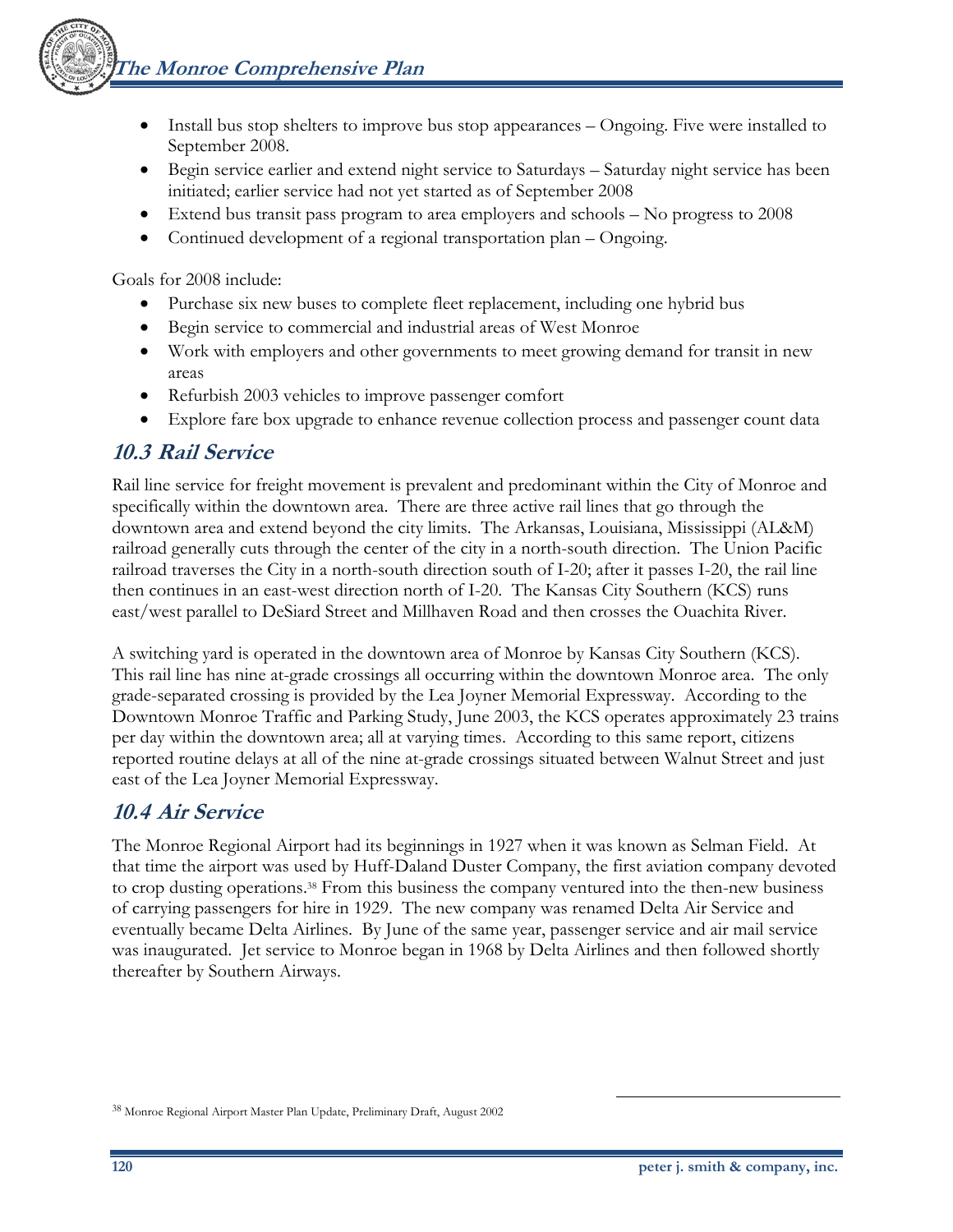During the period from the 1980s through the 1990s, the airport went through a transformation, having the need to upgrade and renovate its then 50-year-old facilities. During the mid-1990s a new air traffic control tower was built and access to the passenger terminal was improved.39 The airport consists of over 2,600 acres and has three active runways with the primary runway oriented in a northeast/southwest direction. The airport property is bordered to the west by former Army landside property that remains under airport control but has been released for non-aviation purposes. It is bordered to the north by the Union-Pacific Railroad right-of-way; and to the south by the Kansas City South Railroad and I-20. Just within the east side of the airport proper there is a golf course, Chennault Park.

The airport operates as a publicly owned, public-use airport facility offering scheduled commercial service. The airport also provides service to general aviation patrons, including business and corporate users. The airport has been designated by the Federal Aviation Administration (FAA) as one having particular interest to the nation's air transportation system, known as the National Airspace System, and as such is included in the FAA's National Plan of Integrated Airport System (NPIAS). This designation indicates the airport is of essential need in servicing civil aviation and to support the Department of Defense and Postal Service. The NPIAS designation makes the airport eligible for federal funding under the FAA's Airport Improvement Program (AIP).

Commercial carriers that provide service in and out of the City of Monroe include Atlantic Southeast Airways (ASA), Continental Express, Northwest Airlink, and American Eagle. Non-stop service is provided to two hubs: Atlanta, Georgia and Dallas/Fort Worth, Texas. Regional jets and turboprops provide the service. In April 2002, Delta Airlines ceased operation of its mainline service to Monroe.

In 2001, the airport enplaned 95,309 total passengers and therefore was considered to be a Commercial Service – Primary Airport.40 In December 2001, there were 547 commercial service airports in the United States, 419 of them being primary airports. American Eagle Airline began service to Dallas/Fort Worth Airport, Texas in June 2006 from Monroe.

A 1990 Master Plan for the Monroe Regional Airport forecasted annual enplanements for the years 1993 through and including 2010. These values were then extrapolated to forecast enplanements for 2022. With base year 1988 enplanements of 114,275 persons, the forecasted annual passenger enplanements were projected to grow at an average rate of 2.8%. These projections appeared optimistic when then compared with actual enplanement levels recorded at the airport. Actual enplanements over a ten year period (1992-2002) show a steady decline since 1998 with the most significant drop occurring during 2000 and 2001. Although Delta Airlines discontinued the mainline service, their subsidiary, Atlantic Southeast Airways has supplemented this loss with the addition of multiple regional jet flights.41 The withdrawal of Delta Airlines essentially made the airport a regional/commuter market airport.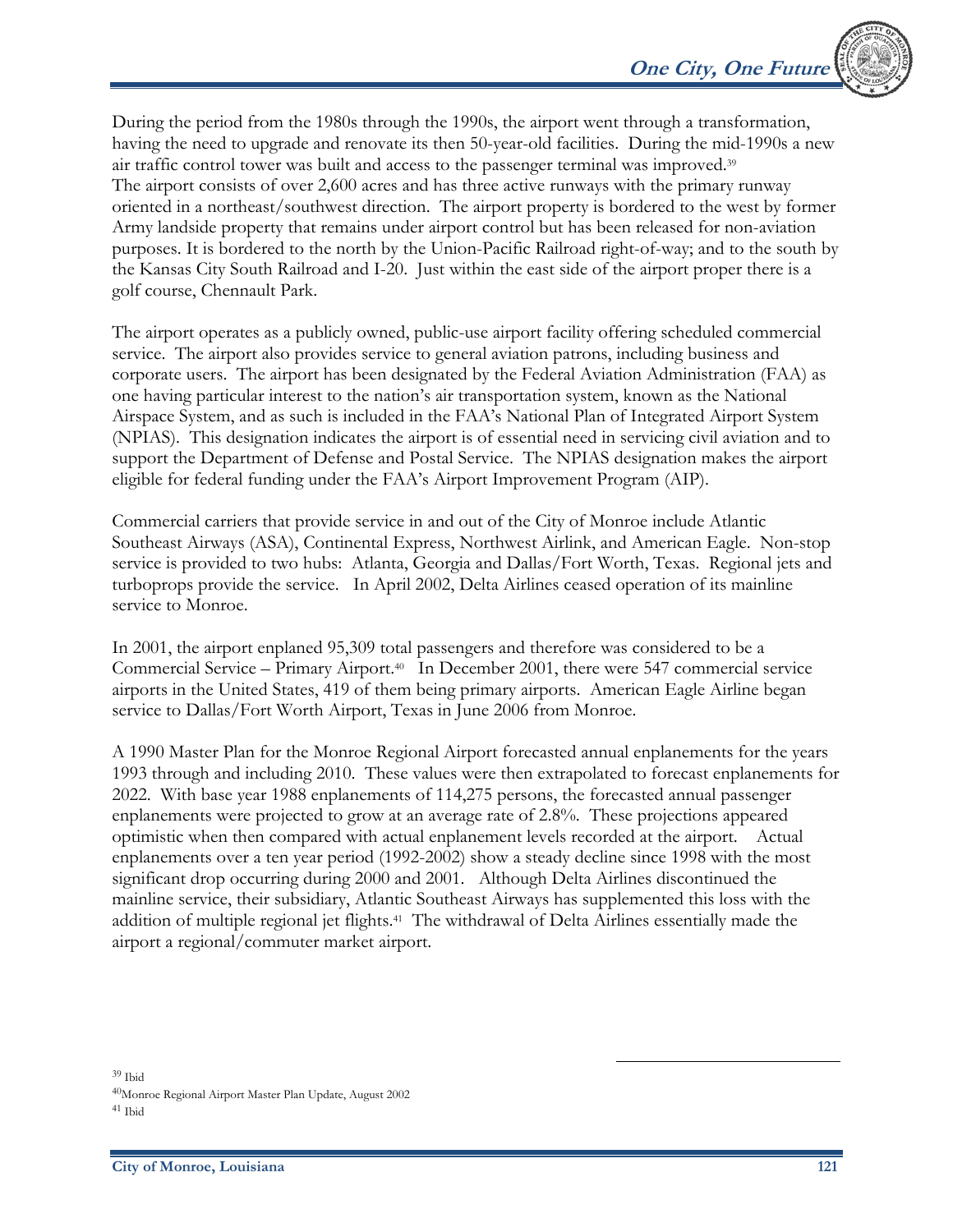

Forecasted air enplanement for 2015 is 153,100 persons and 235,700 persons by 2030. This is based on growth rate estimates provided by Wilbur Smith Associates (WSA) and Year 2000 enplanements of 126,900 persons.42

Air cargo service at the Monroe Regional Airport consisted in 2000 of 38 tons inbound and 41 tons outbound, for a total tonnage of 79 tons in 2000.43 The forecast for air cargo tonnage is 82 tons in 2005; 102 tons in 2010; 126 tons in 2015; 157 tons in 2020; and 247 tons in 2030.44

#### 2007 Improvement Projects

The City Public Works Department received a \$50,000 grant from the Small Communities Air Service Development fund for air service. Generally, the award is aimed at improving air service, not establishing airlines.45

Runway 4-22 was repaved, after funding totaling \$600,000 was provided specifically for this effort. An airport lighting renovation project was underway in 2007-2008. A new airport terminal is presently in the design phase and will be partially funded by this money. The City hoped to secure \$20 million in funding for construction of the new terminal building from the US House Appropriations Committee.46 Louisiana State Sen. Bob Kostelka indicated that since the terminal is a high priority project for the state, the money would be secured by the legislature, but furthered by indicating that state interest in providing matching funds was necessary in securing the federal monies.

Louisiana State Rep. Rodney Alexander, helped secure approximately \$2 million in federal funding from the House Appropriations Transportation, Housing, and Urban Development Subcommittee appropriations bill (T-HUD) to begin construction of the terminal to handle increased ridership, improve security and energy efficiency, and allow for future expansion.47

The proposed 60,000-square-foot terminal building would house with four airline ticket offices, a gate lounge; baggage claim; automobile rental areas and office space; office space airport, local and federal officials, retail and dining area and common space. The budget for the project was estimated at \$36 million plus financing costs in April 2008. This budget includes design, management, testing, construction, and related administrative costs including the preparation of this application. The design phase of the project was anticipated to conclude by the end of 2008 with construction taking place between 2009 and 2011. In June 2008 an FAA grant of \$1 million was announced with the expectation that additional funding would be forthcoming.

 $\overline{a}$ 42 Louisiana Statewide Transportation Plan, Louisiana Department of Transportation and Development, Executive Summary, December 2003, p. 13. Source: FAA Terminal Area Forecasts, FAA Aerospace Forecast, FY 2000-2011, Airport Management Records, WSA.

<sup>43</sup> Louisiana Statewide Transportation Plan, Chapter 6 - Summary Analysis of Freight Movement, Tabulated data source: 2000 Reebie TransSearch, ACI, and Wilbur Smith Associates (WSA), December 2003

<sup>44</sup> Louisiana Statewide Transportation Plan, Louisiana Department of Transportation and Development, Executive Summary, December 2003, p. 14 Source: Airports Council International, airport management, WSA

<sup>45</sup> The Small Community Air Service Development Grant Program - 2007

<sup>46</sup> Officials Pursue More Airport Money, The Ouachita Citizen, April 4, 2007

<sup>47</sup> Ibid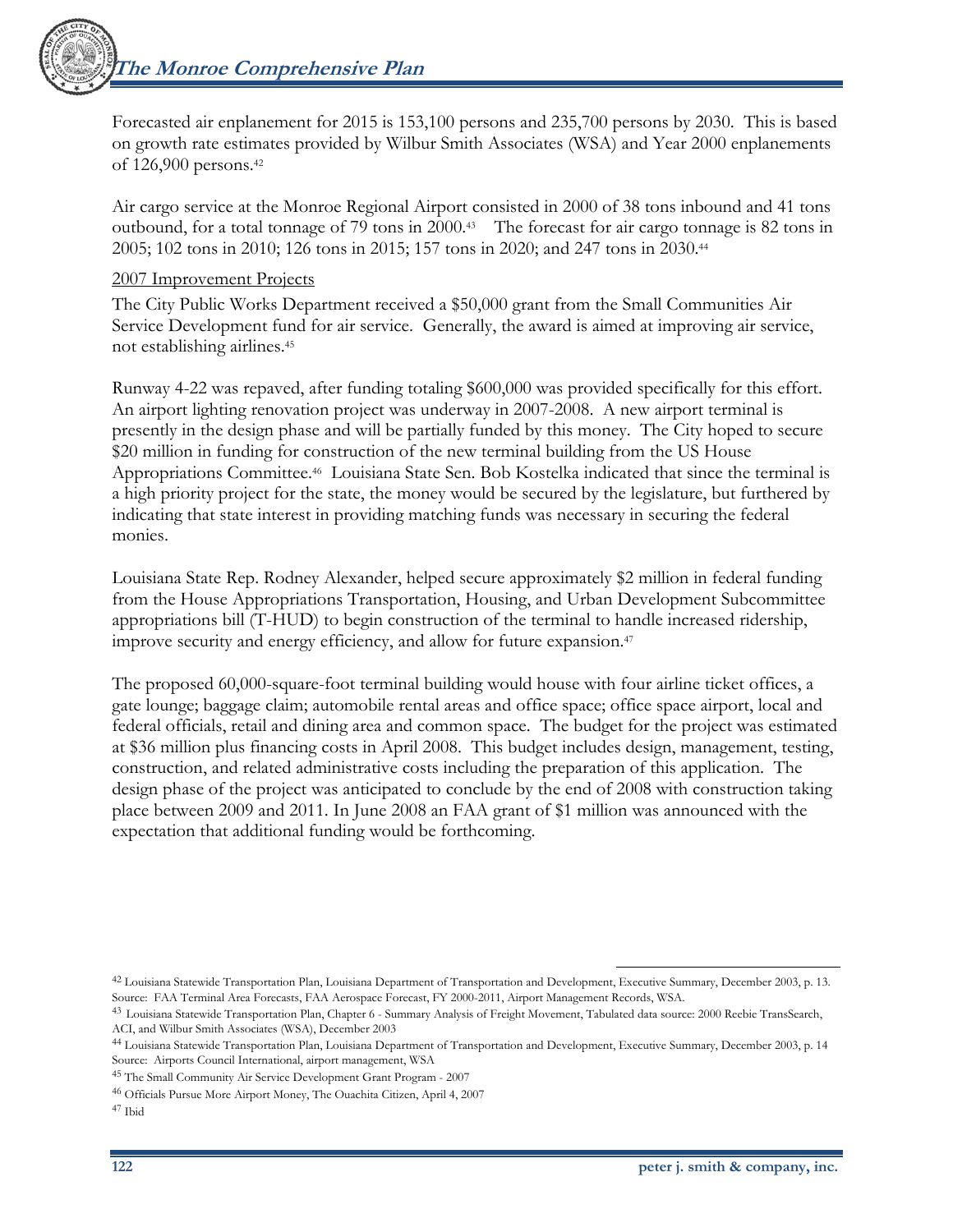#### Intermodal Access/Network

I-20 provides a regional transportation link to the airport, as it traverses the region in an east-west direction An interchange off I-20 provides direct access to the airport. However, the route leading to this point is problematic due to traffic control devices (including traffic signalization), traffic engineering and an at-grade railroad crossing that causes frequent delays during train crossings. The LADOTD State TIP (December 2003) had designated the following state level planned improvements for the roadway network:

- Widening of US 80 for two miles to the east; to start 1.5 to 2 miles from intersection of US 80/Kansas Lane
- Interchange Improvement, US 80 at Kansas Lane
- Interchange Improvement, US 80 at SR 594 Completed
- Capacity Improvement, US 165, Computerized Traffic Signal System

No railroad access for passenger use to the airport exists, even though there are railroad tracks that traverse the north and south borders of the airport. Passenger rail does not exist within Monroe. The nearest passenger rail terminals in northern Louisiana are located in Shreveport and Bossier City.

The Monroe Transit System provides bus service to the Monroe Regional Airport Terminal Building. Taxi and limousine service is available at the airport. In addition, the airport is served by complimentary shuttle service offered by major hotels in the area. Four rental car companies are based at the airport: Avis, Budget, Hertz, and National.

### **10.5 Water Freight Transportation and Access for Boaters**

The Ouachita River provides the City of Monroe with access to the U.S. Inland Waterway System. Three terminals exist within Monroe and house petroleum products, grain, and sand, gravel, and fertilizer. The Greater Ouachita Port is located approximately one mile south of the Interstate 20 bridge on the west side of the Ouachita River. The Greater Ouachita Port Commission secured \$8 million in state and federal funding over the past year for the construction of a container-handling dock that houses a 275-ton capacity crane used to load and unload barges. Of the total \$8 million, \$1.2 million was secured in bonds for the constructing, acquiring, improving and equipping the Ouachita dock and related facilities. The construction of the new intermodal facility is hoped to significantly enhance the local economy by enabling existing businesses to handle and move containers through multiple transportation modes.48

An operational rail spur was forecast to become part of the dock facility by fall 2008, offering existing businesses a fully functional intermodal facility that will then attract new businesses.<sup>49</sup> During the 2006 fiscal year, a \$1 million grant was secured to construct 1,000 linear feet of rail spur that serves outbound needs of Graphic Packaging.50

<sup>48</sup> http://www.house.gov/alexander/content/press/archive\_2007/070719a.htm

<sup>49 &</sup>quot;Crane now operational at Greater Ouachita Port", The News Star, July 21, 2007

<sup>50 &</sup>quot;Georgia company looks to expand at Ouachita port", The Ouachita Citizen, Wednesday, April 4, 2007.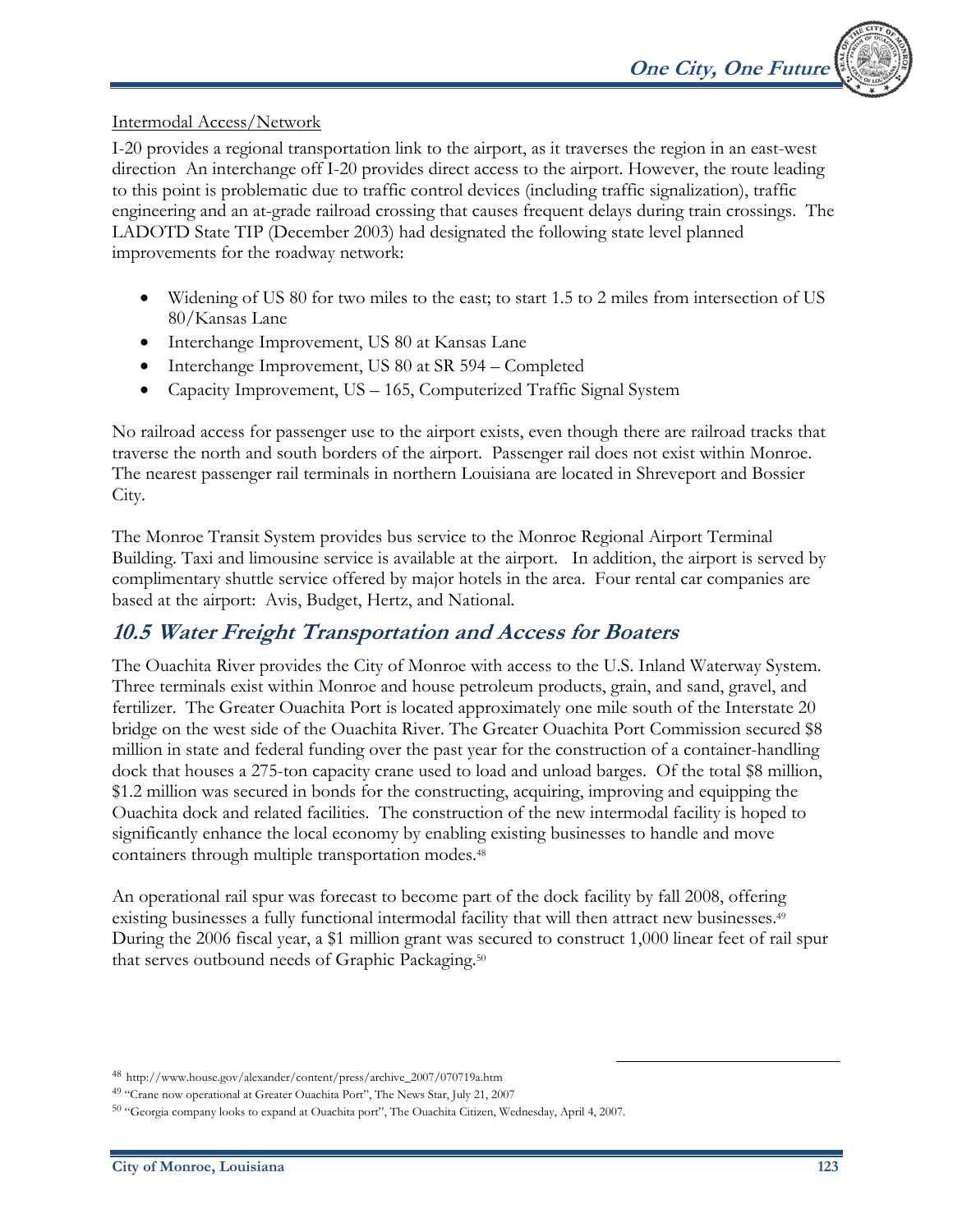

Ouachita Terminals reported monthly imports and exports totaling 418 exports and 150 imports for March 2007. During February 2007, the port had a record high of 434 exports.<sup>51</sup>

# **10.6 Bicycle and Pedestrian Travel**

In 2006, the City Engineering Department constructed sidewalks along Orange Street to help improve public safety for pedestrians and school children.

In 1986, the City adopted a Bicycle and Jogging Trails Plan. Three trails located on Spencer Avenue, Lexington Avenue, and Ri**v**erside Drive were built as a result of this plan. The City has also completed a subdivision sidewalk inventory.The City of Monroe ordinances for subdivisions requires sidewalks be installed on both sides of the street except where they are determined not to be practicable by the planning commission. Sidewalk maintenance is the responsibility of the homeowner.

Bicycle and jogging trails parallel the Ouachita River and Bayou DeSiard. Other portions of the City's trail system continue into the neighborhoods and throughout the downtown area. The 1988 Monroe Comprehensive Plan identifies long term plans to expand the system to connect neighborhoods with each other, adjacent parks, commercial areas, and public use facilities.

A 1996 study prepared for the entire state of Louisiana indicated that a river walk was planned for the Ouachita River in Monroe and West Monroe. Totaling 3 miles, the path was to have a seashell surface and include benches and lighting. The location of the path was to be on the levee crown and at the base of the floodwall. In concert with development of the study, public meetings were held to gather the public's input regarding bicycle and pedestrian trails. Most participants indicated that it was their belief trails did not receive funding and/or were side-stepped because of a lack of communication between government agencies. One of the main issues mentioned was the poor condition of existing streets within the City. A majority of the streets have no sidewalks or shoulders and as such implementation of bicycle or pedestrian trails would seemingly require additional right-of-way access. Further, the public indicated that motorists need to be cognizant of bicyclists and pedestrians along the roadways and highways. It was the consensus of meeting attendees that automobile motorists are ignorant of other modes of transportation and that pedestrians and bicyclists are not 'entitled' to a portion of the road. A final comment was a suggestion for utilizing the existing levee system as a possible trail route. This would offer a nonmotorized route, free from automobiles and motorized bicycles, and provide for a peacefully scenic trail along the river.

A report titled "Mean Streets 2004" was prepared by a nationwide network consisting of more than 800 organizations devoted to improving the nation's transportation system. According to the Surface Transportation Policy Partnership, from 1995 to 2003 the number of pedestrian fatalities per 100,000 persons in Monroe increased from 1.37 to 2.04. Of the eight cities ranked in Louisiana, Monroe was rated as having the highest pedestrian danger index when compared to these other cities. This was due to the increase in number of deaths over the study period. Additional information pertaining to the increase in pedestrian deaths was not readily available. Other cities that were studied included New Orleans and Baton Rouge.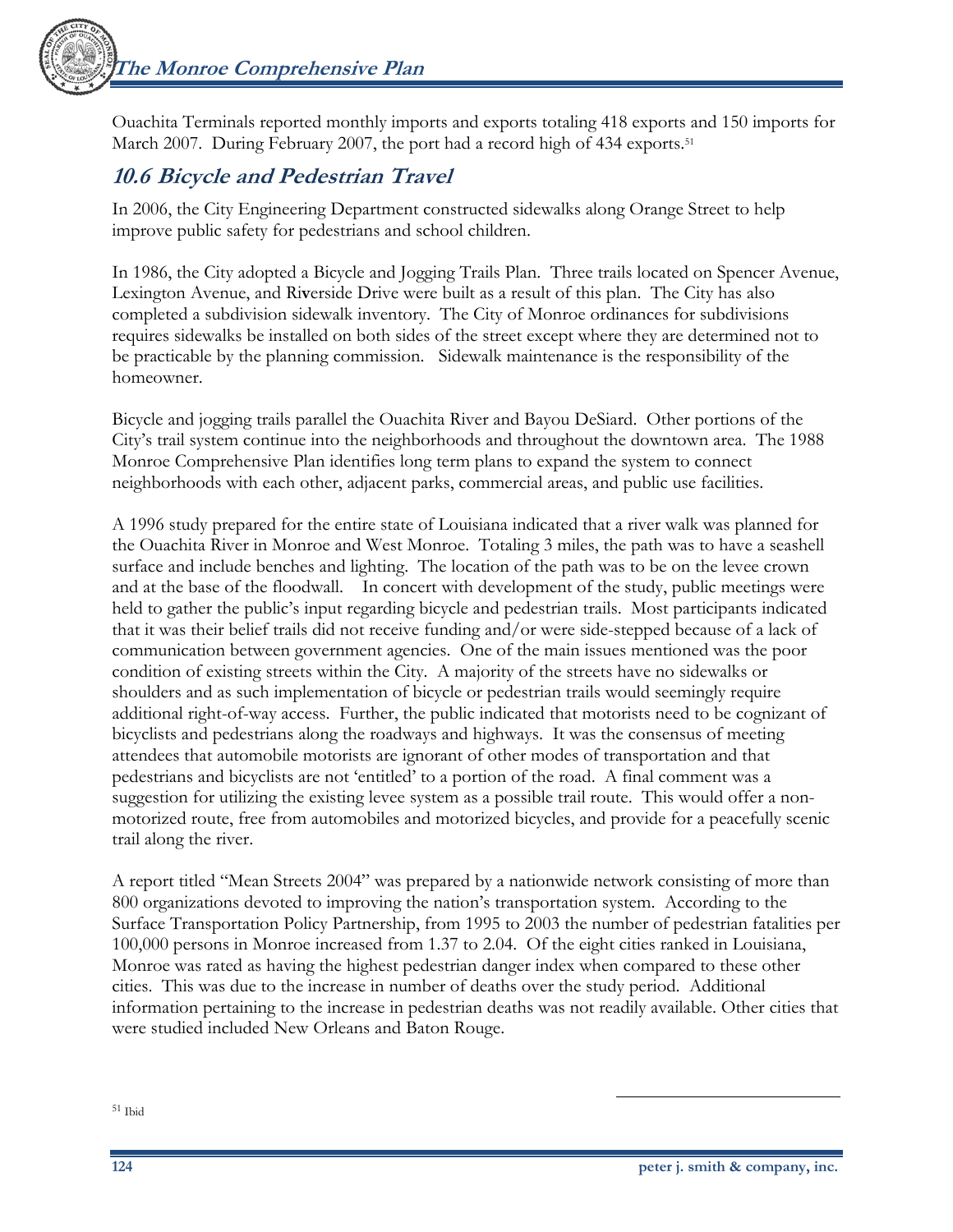

# **10.7 Parking**

The 2003 Downtown Monroe Traffic and Parking Study recommended parking improvement alternatives for the downtown area. The demand and needs analysis identified additional on-street parking spaces are necessary specifically near the courthouse complex and St. Francis Medical Center. The study revealed that while most streets already have maximum capacity for on-street parking, usage of these spaces and turn-over should be enforced such that better use of the existing spaces is realized.

Other locations where on-street parking does not exist, such as South Grand Street near DeSiard Street, cannot be reconfigured to accommodate on-street parking. These streets are configured to provide the necessary capacity for vehicle movements and any reconfiguration to allow for on-street parking would cause additional delays and congestion to traffic. Based on the 2003 Study recommendations, parking meters have been removed from the downtown area and enforcement of parking durations have been increased along with fines for violations.

Off-street parking in downtown Monroe is heavily utilized, with a concentration occurring in the St. Francis Medical Center area and near the courthouse complexes. Additional off-street parking has been purchased by the medical center and consists of a parking facility located at the corner of Grammont and Catalpa Streets. Additionally, a new parking facility was planned for the corner of Wood Street and St. John Street to provide additional parking for State courthouse employees.<sup>52</sup>

### **10.8 Transportation Network Findings**

- Interstate 20 (I-20) serves as a major link for traffic into and out of the City. The Kansas Lane Project included a recommendation to upgrade and widen the interchange with Kansas Lane under the Kansas/Garrett/I-20 interchange. The State Bond Commission approved \$2 million in funding for the Interchange project in September 2007.
- To facilitate commercial development along the I-20 corridor, it was recommended that a traffic signal at the intersection of Nutland Road and Millhaven Road be installed. Additional improvements in this area could include widening of Nutland Road; realignment of US 165 service road at Millhaven Road; and realignment of Booth Street to connect with US 165.
- Projects identified in the Monroe Metropolitan Transportation Plan and summarized in this Chapter should be implemented to correct forecasted deficiencies for year 2010. In addition, segments of roadway that were forecasted as reaching severe deficiency in capacity in year 2030 and listed within this Chapter should be considered for implementation.
- The existing bus terminal and transit operations center are in need of renovation to facilitate efficient operations. Also, the Ouachita Port was identified as being in need of improvements. The respective improvements should occur to better the intermodal connections within Monroe (public transit/passenger railroad/airport) and to facilitate better movement of freight in and out of the Port.
- Capacity deficiencies are forecasted for future travel demand on the east-west arterials in Monroe. LA 616, US 80/15 and LA 15 should be considered for expansion to facilitate forecasted travel demand on these roadways.

<sup>52</sup> Downtown Monroe Traffic and Parking Study, 2003.